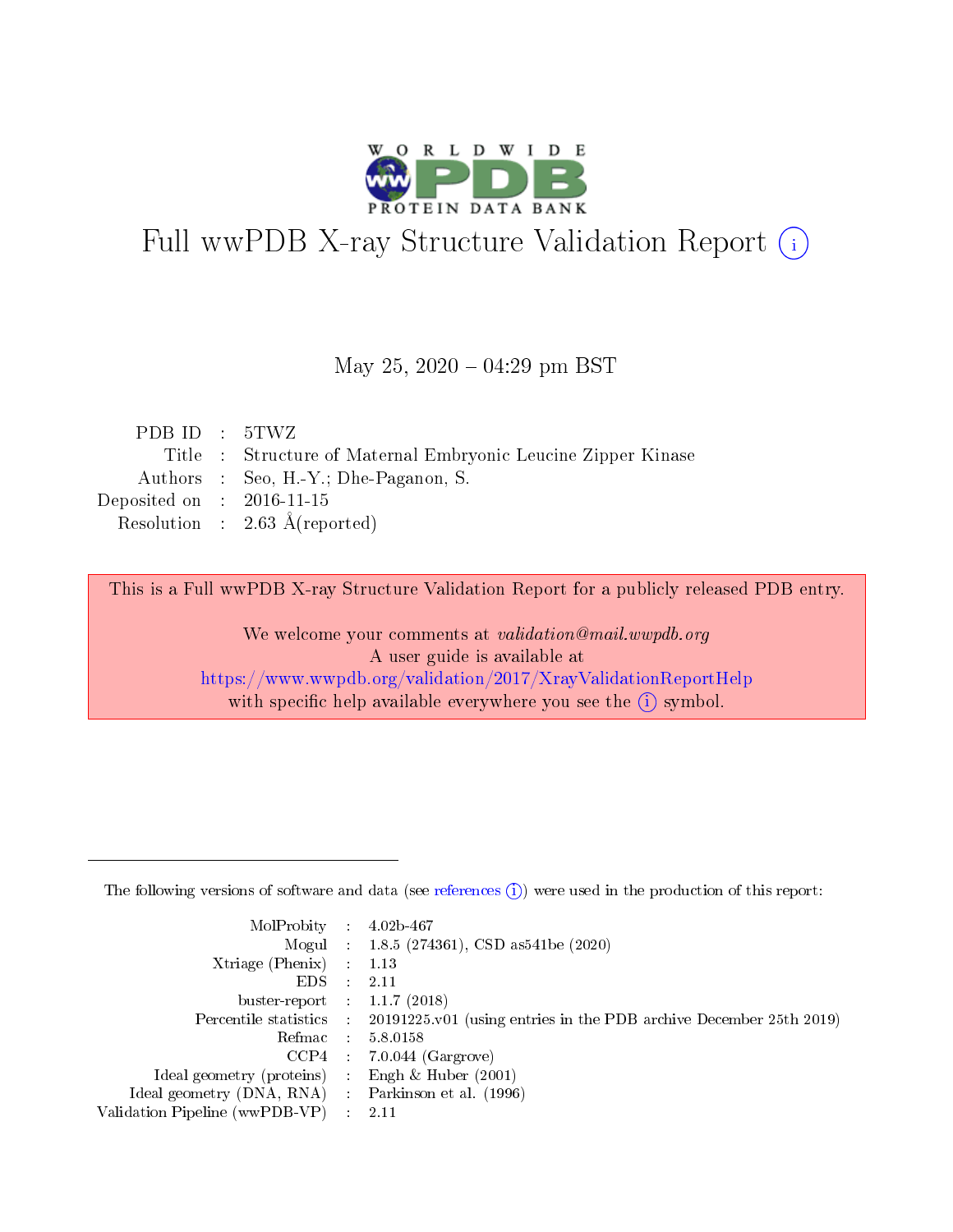# 1 [O](https://www.wwpdb.org/validation/2017/XrayValidationReportHelp#overall_quality)verall quality at a glance  $(i)$

The following experimental techniques were used to determine the structure: X-RAY DIFFRACTION

The reported resolution of this entry is 2.63 Å.

Percentile scores (ranging between 0-100) for global validation metrics of the entry are shown in the following graphic. The table shows the number of entries on which the scores are based.



| Metric                | Whole archive<br>$(\#\text{Entries})$ | <b>Similar resolution</b><br>$(\#\text{Entries},\,\text{resolution}\,\,\text{range}(\textup{\AA}))$ |  |  |
|-----------------------|---------------------------------------|-----------------------------------------------------------------------------------------------------|--|--|
| $R_{free}$            | 130704                                | 1426 (2.66-2.62)                                                                                    |  |  |
| Clashscore            | 141614                                | 1472 (2.66-2.62)                                                                                    |  |  |
| Ramachandran outliers | 138981                                | $1446(2.66-2.62)$                                                                                   |  |  |
| Sidechain outliers    | 138945                                | 1446 (2.66-2.62)                                                                                    |  |  |
| RSRZ outliers         | 127900                                | 1408 (2.66-2.62)                                                                                    |  |  |

The table below summarises the geometric issues observed across the polymeric chains and their fit to the electron density. The red, orange, yellow and green segments on the lower bar indicate the fraction of residues that contain outliers for  $>=3, 2, 1$  and 0 types of geometric quality criteria respectively. A grey segment represents the fraction of residues that are not modelled. The numeric value for each fraction is indicated below the corresponding segment, with a dot representing fractions  $\epsilon=5\%$  The upper red bar (where present) indicates the fraction of residues that have poor fit to the electron density. The numeric value is given above the bar.

| Mol | $\cap$ hain | Length              | Quality of chain |     |    |  |  |
|-----|-------------|---------------------|------------------|-----|----|--|--|
|     |             |                     | %                |     |    |  |  |
|     |             | າ <i>1</i> 1<br>ປ±⊥ | 74%              | 18% | 8% |  |  |

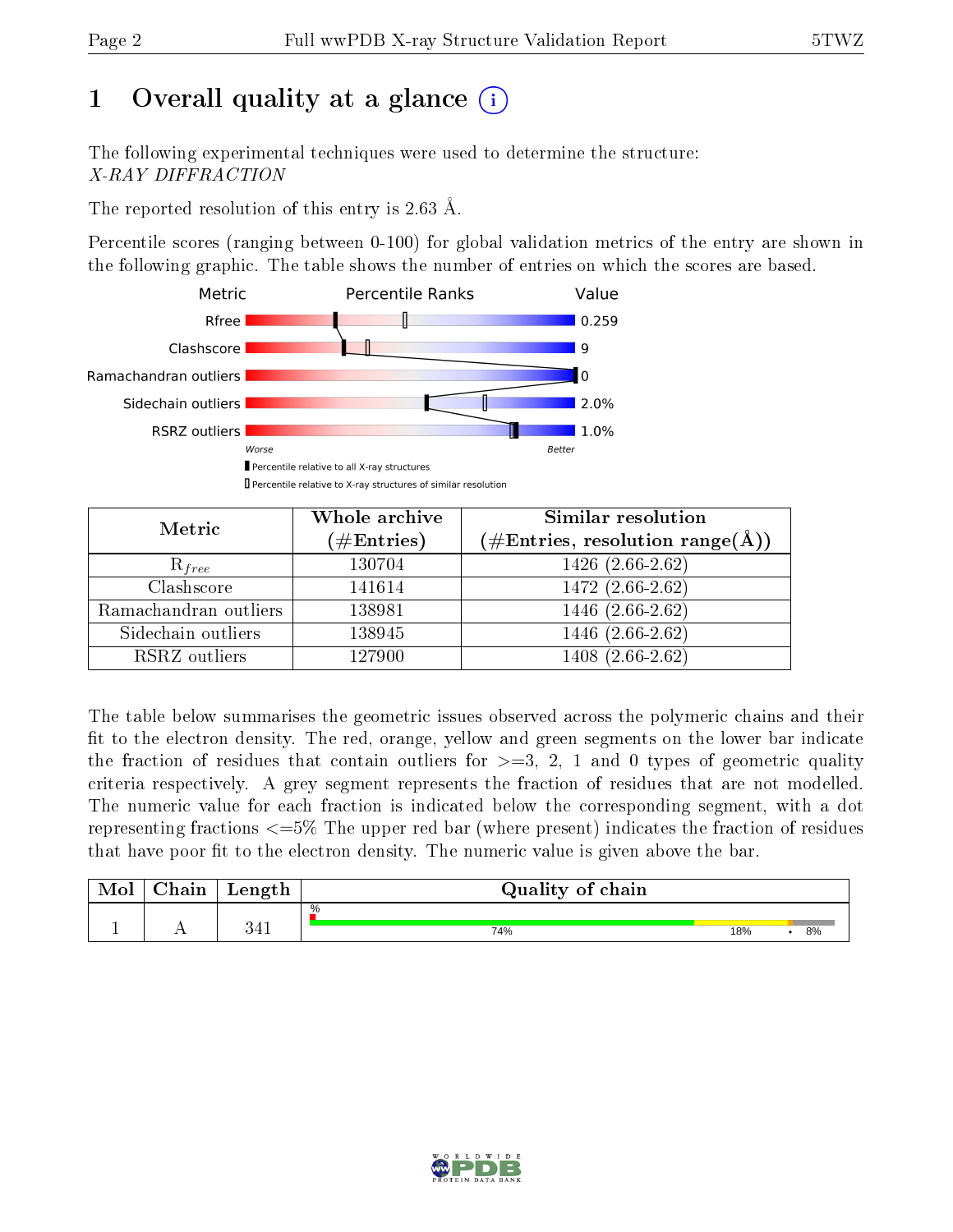# 2 Entry composition (i)

There are 3 unique types of molecules in this entry. The entry contains 2457 atoms, of which 0 are hydrogens and 0 are deuteriums.

In the tables below, the ZeroOcc column contains the number of atoms modelled with zero occupancy, the AltConf column contains the number of residues with at least one atom in alternate conformation and the Trace column contains the number of residues modelled with at most 2 atoms.

• Molecule 1 is a protein called Maternal embryonic leucine zipper kinase.

| Mol | $\perp$ Chain $\perp$ | Residues | Atoms                    |       |     |     |    | $ZeroOcc \   \ AltConf \  $ | $\mid$ Trace $\mid$ |
|-----|-----------------------|----------|--------------------------|-------|-----|-----|----|-----------------------------|---------------------|
|     |                       | 313      | $\mathrm{Total}$<br>2424 | 1570. | 398 | 441 | 15 |                             |                     |

There are 2 discrepancies between the modelled and reference sequences:

|  | Chain   Residue   Modelled   Actual |                                   | Comment                       | Reference |
|--|-------------------------------------|-----------------------------------|-------------------------------|-----------|
|  | GLY                                 | <b>Contract Contract Contract</b> | expression tag   UNP $Q14680$ |           |
|  | SER                                 | $\sim$                            | expression tag   UNP $Q14680$ |           |

 Molecule 2 is 7-{[2-methoxy-4-(1H-pyrazol-4-yl)benzoyl]amino}-2,3,4,5-tetrahydro-1H-3-ben zazepinium (three-letter code: 45R) (formula:  $C_{21}H_{23}N_4O_2$ ).



| Mol | $\vert$ Chain $\vert$ Residues $\vert$ | Atoms     |  |  |  | $ZeroOcc \   \ AltConf \  $ |
|-----|----------------------------------------|-----------|--|--|--|-----------------------------|
|     |                                        | Total C N |  |  |  |                             |

• Molecule 3 is water.

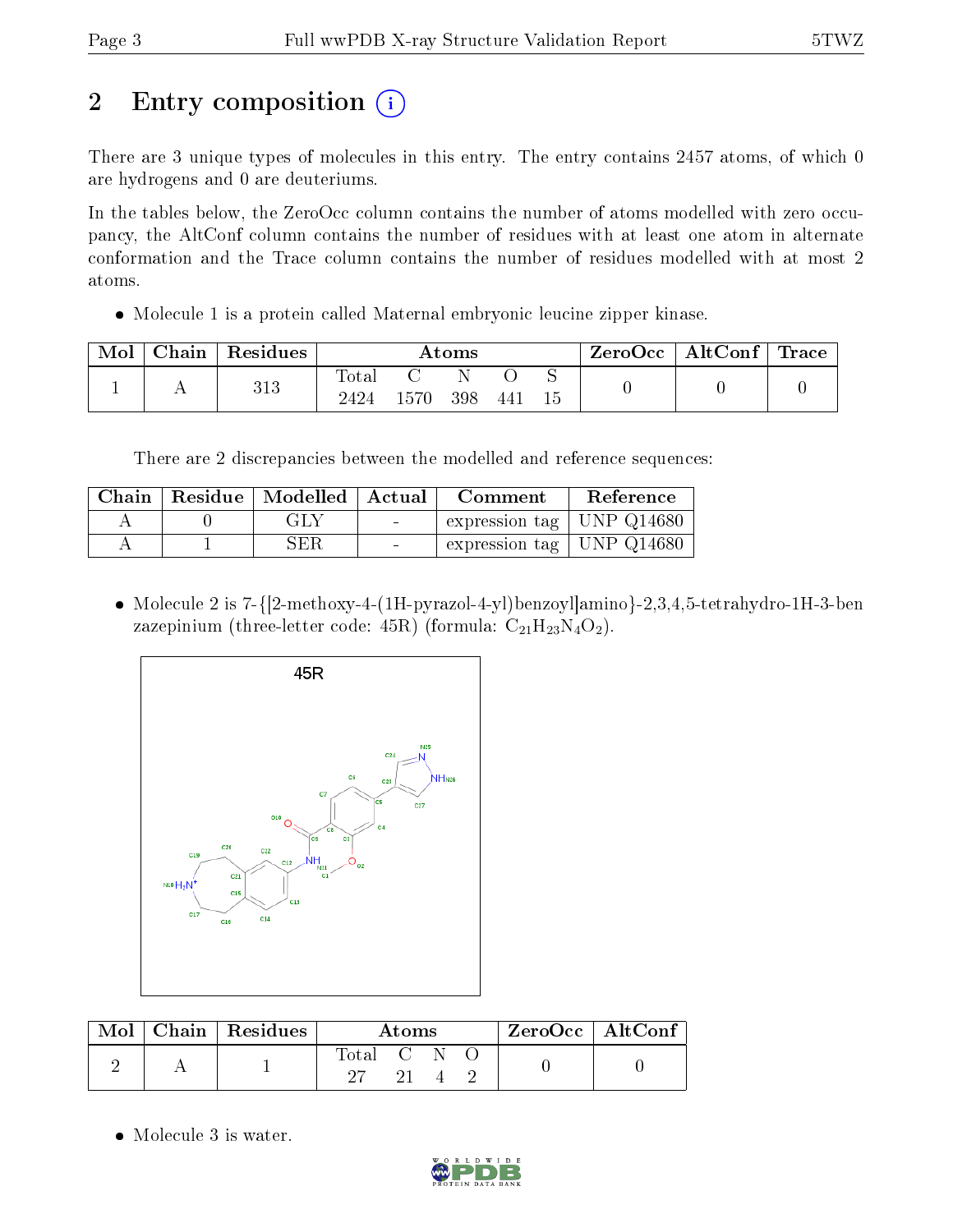|  | $\text{Mol}$   Chain   Residues | Atoms       | $^\top$ ZeroOcc   AltConf |  |
|--|---------------------------------|-------------|---------------------------|--|
|  |                                 | $\rm Total$ |                           |  |

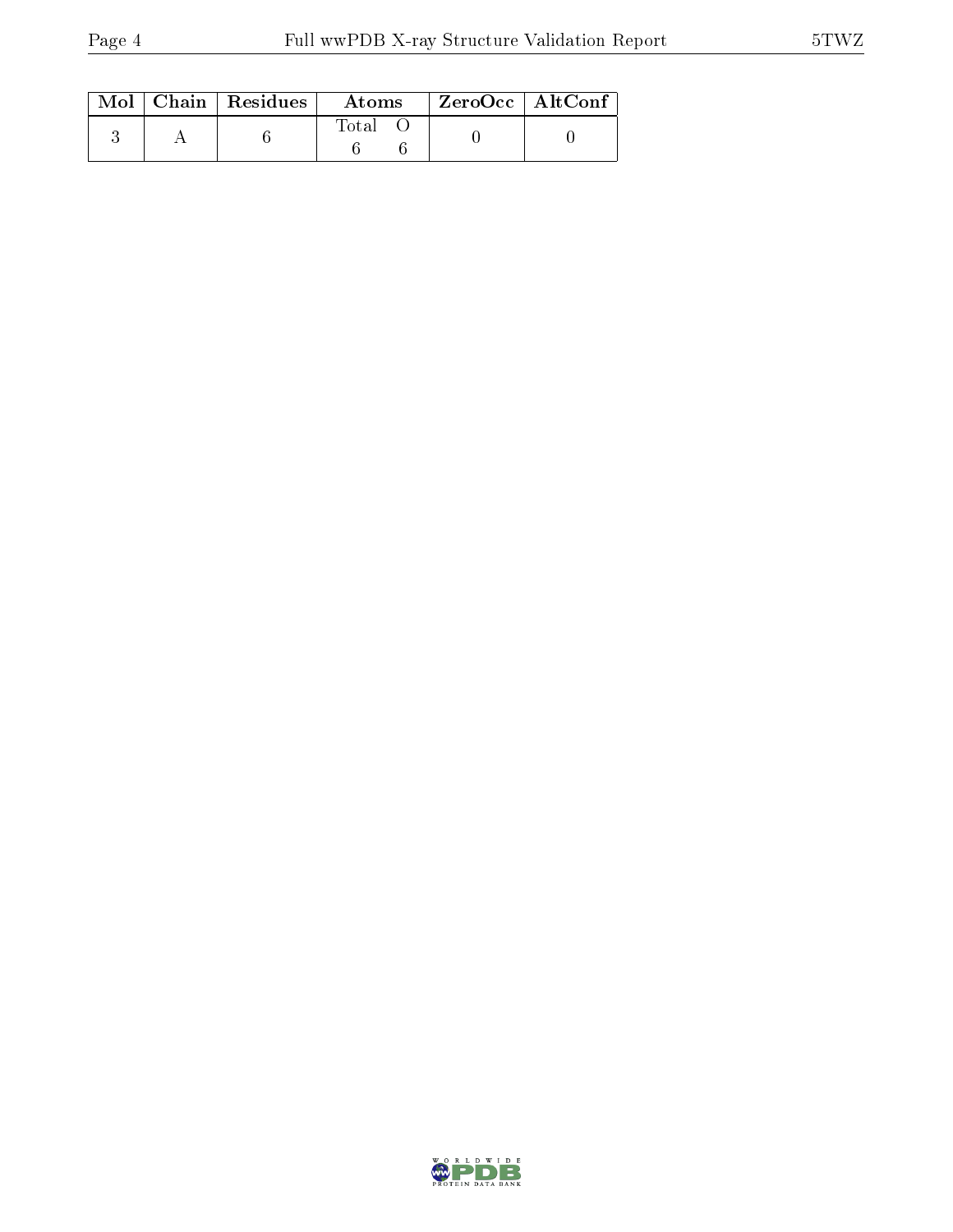$\frac{111}{2}$ V112 F113

T300 M301  $\frac{2}{3}$ 

## 3 Residue-property plots  $(i)$

These plots are drawn for all protein, RNA and DNA chains in the entry. The first graphic for a chain summarises the proportions of the various outlier classes displayed in the second graphic. The second graphic shows the sequence view annotated by issues in geometry and electron density. Residues are color-coded according to the number of geometric quality criteria for which they contain at least one outlier: green  $= 0$ , yellow  $= 1$ , orange  $= 2$  and red  $= 3$  or more. A red dot above a residue indicates a poor fit to the electron density (RSRZ  $> 2$ ). Stretches of 2 or more consecutive residues without any outlier are shown as a green connector. Residues present in the sample, but not in the model, are shown in grey.



• Molecule 1: Maternal embryonic leucine zipper kinase

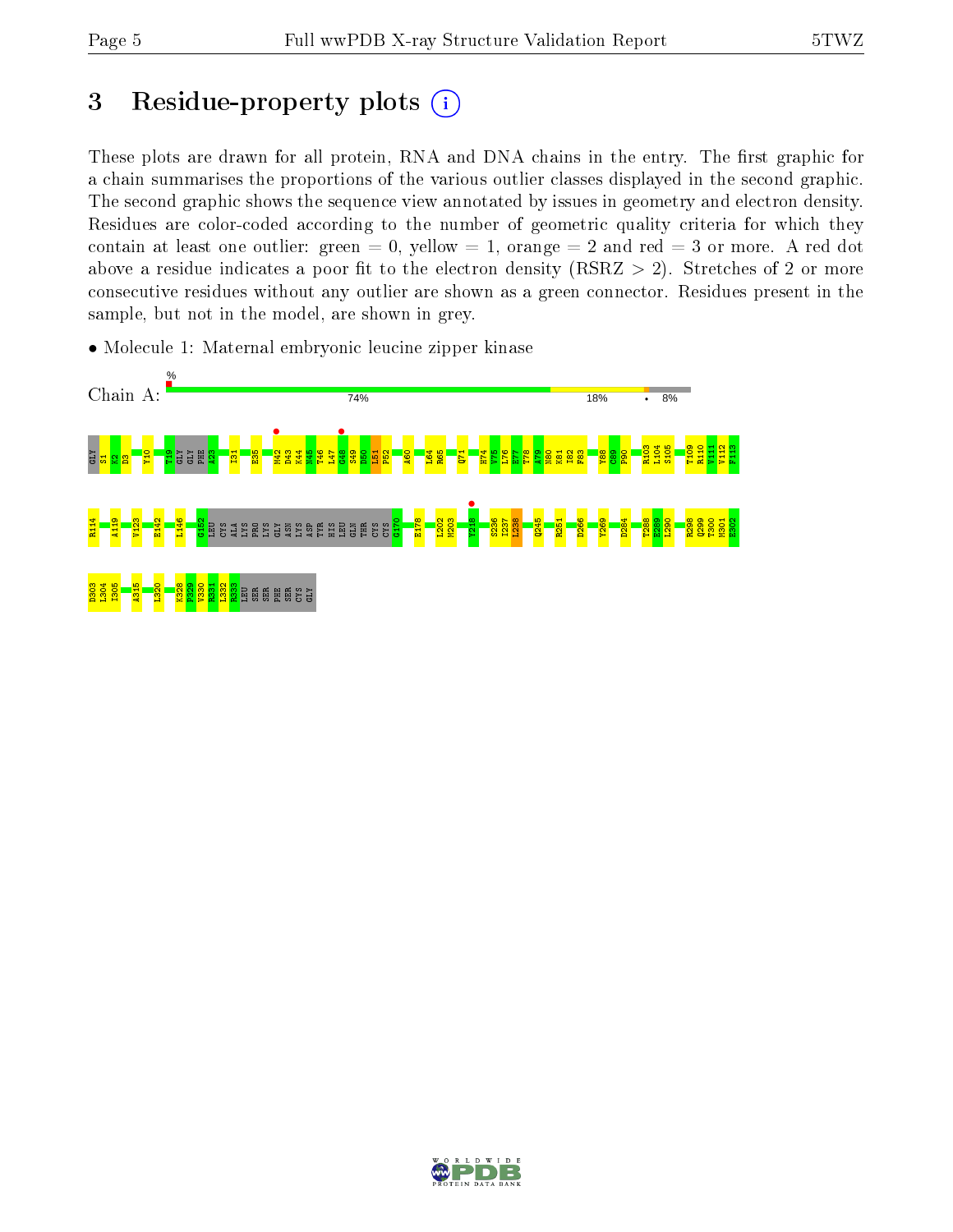# 4 Data and refinement statistics  $(i)$

| Property                                                             | Value                                                    | Source     |
|----------------------------------------------------------------------|----------------------------------------------------------|------------|
| $\overline{\text{Space}}$ group                                      | P 31 2 1                                                 | Depositor  |
| Cell constants                                                       | $101.97\text{\AA}$<br>$101.97\text{\AA}$<br>62.58Å       |            |
| a, b, c, $\alpha$ , $\beta$ , $\gamma$                               | $90.00^\circ$<br>$90.00^\circ$<br>$120.00^{\circ}$       | Depositor  |
| Resolution $(A)$                                                     | $88.31 - 2.63$                                           | Depositor  |
|                                                                      | 88.31<br>$-2.63$                                         | <b>EDS</b> |
| % Data completeness                                                  | $99.5(88.31-2.63)$                                       | Depositor  |
| (in resolution range)                                                | 99.5 (88.31-2.63)                                        | <b>EDS</b> |
| $R_{merge}$                                                          | 0.09                                                     | Depositor  |
| $\mathrm{R}_{sym}$                                                   | (Not available)                                          | Depositor  |
| $\langle I/\sigma(I) \rangle$ <sup>1</sup>                           | 1.32 (at $2.62\text{\AA}$ )                              | Xtriage    |
| Refinement program                                                   | PHENIX $1.10 - 2155$                                     | Depositor  |
|                                                                      | $0.221$ , $0.259$                                        | Depositor  |
| $R, R_{free}$                                                        | 0.221<br>0.259<br>$\ddot{\phantom{a}}$                   | DCC        |
| $R_{free}$ test set                                                  | 516 reflections $(4.53\%)$                               | wwPDB-VP   |
| Wilson B-factor $(A^2)$                                              | 72.2                                                     | Xtriage    |
| Anisotropy                                                           | 0.241                                                    | Xtriage    |
| Bulk solvent $k_{sol}(e/\mathring{A}^3)$ , $B_{sol}(\mathring{A}^2)$ | $0.33\,$ , $55.3\,$                                      | <b>EDS</b> |
| L-test for twinning <sup>2</sup>                                     | $\langle  L  \rangle = 0.48, \langle L^2 \rangle = 0.31$ | Xtriage    |
| Estimated twinning fraction                                          | $0.046$ for $-h,-k,l$                                    | Xtriage    |
| $F_o, F_c$ correlation                                               | 0.94                                                     | <b>EDS</b> |
| Total number of atoms                                                | 2457                                                     | wwPDB-VP   |
| Average B, all atoms $(A^2)$                                         | 79.0                                                     | wwPDB-VP   |

Xtriage's analysis on translational NCS is as follows: The largest off-origin peak in the Patterson function is  $4.19\%$  of the height of the origin peak. No significant pseudotranslation is detected.

<sup>&</sup>lt;sup>2</sup>Theoretical values of  $\langle |L| \rangle$ ,  $\langle L^2 \rangle$  for acentric reflections are 0.5, 0.333 respectively for untwinned datasets, and 0.375, 0.2 for perfectly twinned datasets.



<span id="page-5-1"></span><span id="page-5-0"></span><sup>1</sup> Intensities estimated from amplitudes.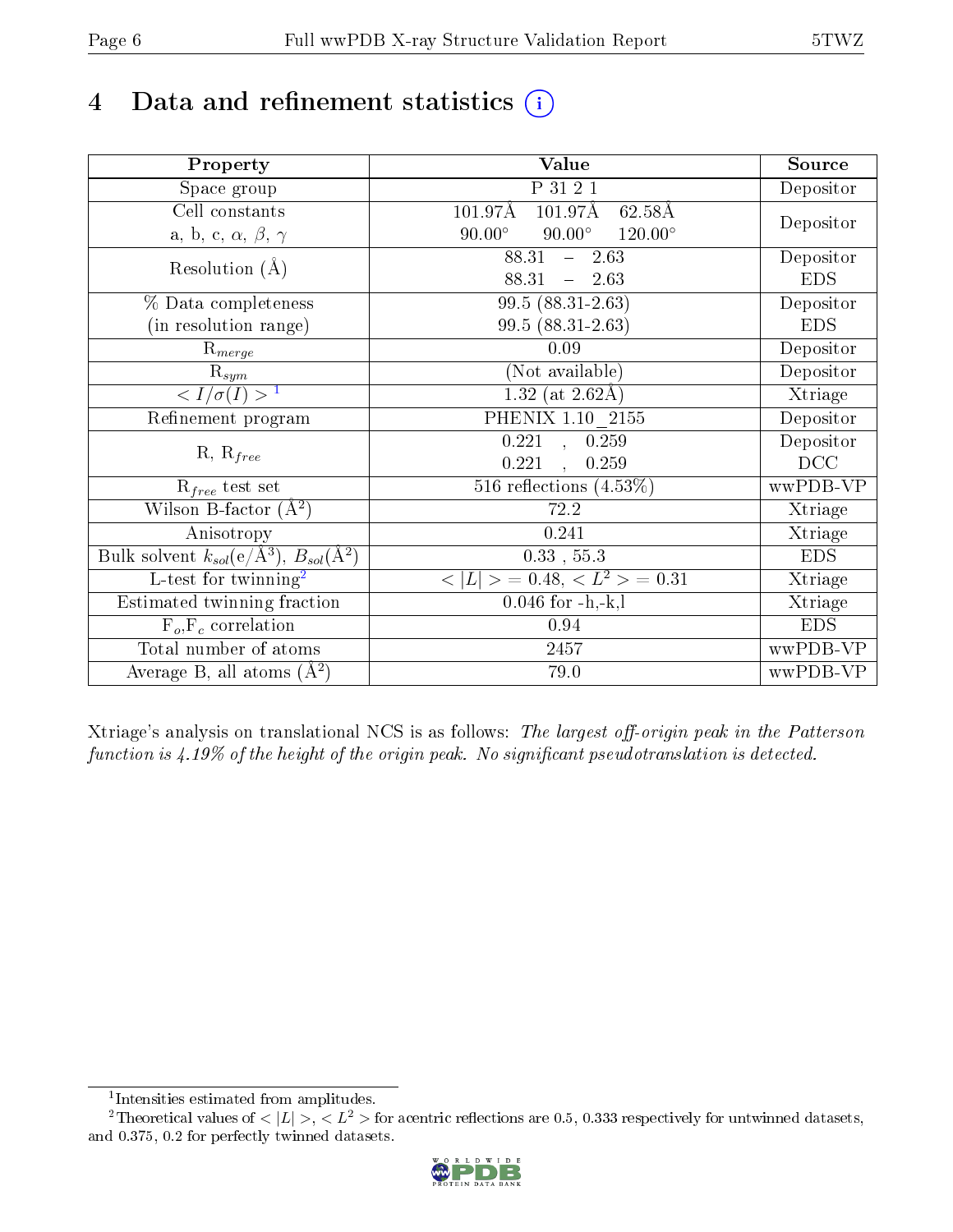## 5 Model quality  $(i)$

## 5.1 Standard geometry (i)

Bond lengths and bond angles in the following residue types are not validated in this section: 45R

The Z score for a bond length (or angle) is the number of standard deviations the observed value is removed from the expected value. A bond length (or angle) with  $|Z| > 5$  is considered an outlier worth inspection. RMSZ is the root-mean-square of all Z scores of the bond lengths (or angles).

| $Mol$   Chain |      | Bond lengths                    | Bond angles |        |  |
|---------------|------|---------------------------------|-------------|--------|--|
|               |      | RMSZ $ #Z  > 5$ RMSZ $ #Z  > 5$ |             |        |  |
|               | 0.28 | 0/2482                          | 0.48        | 0/3384 |  |

There are no bond length outliers.

There are no bond angle outliers.

There are no chirality outliers.

There are no planarity outliers.

### 5.2 Too-close contacts  $(i)$

In the following table, the Non-H and H(model) columns list the number of non-hydrogen atoms and hydrogen atoms in the chain respectively. The H(added) column lists the number of hydrogen atoms added and optimized by MolProbity. The Clashes column lists the number of clashes within the asymmetric unit, whereas Symm-Clashes lists symmetry related clashes.

| Mol |      |      | Chain   Non-H   H(model)   H(added)   Clashes   Symm-Clashes |
|-----|------|------|--------------------------------------------------------------|
|     | 2424 | 2309 |                                                              |
|     |      |      |                                                              |
|     |      |      |                                                              |
|     |      | 2332 |                                                              |

The all-atom clashscore is defined as the number of clashes found per 1000 atoms (including hydrogen atoms). The all-atom clashscore for this structure is 9.

All (45) close contacts within the same asymmetric unit are listed below, sorted by their clash magnitude.

| Atom-1                                                     | Atom-2                                           | Interatomic<br>distance $(A)$ | Clash<br>overlap $(A)$ |
|------------------------------------------------------------|--------------------------------------------------|-------------------------------|------------------------|
| $1 \cdot A \cdot 47 \cdot I \cdot E \cdot I \cdot \cdot C$ | $1 \cdot A \cdot 47$ if $\Gamma \Gamma$ if $D$ 2 |                               |                        |

Continued on next page...

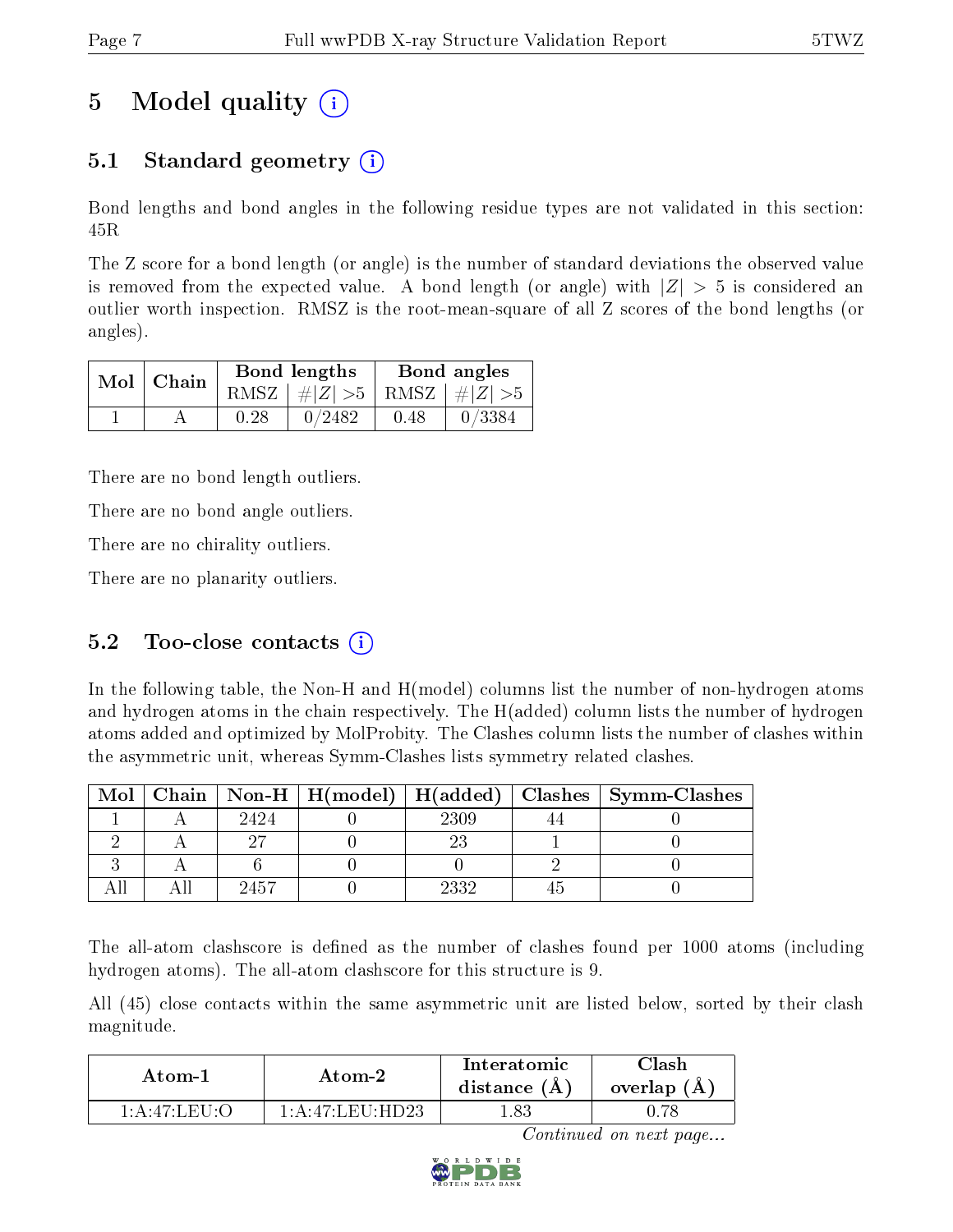| Continuea from previous page         |                                | Interatomic       | Clash         |
|--------------------------------------|--------------------------------|-------------------|---------------|
| Atom-1                               | Atom-2                         | distance $(\AA)$  | overlap $(A)$ |
| 1:A:114:ARG:NH2                      | 1: A:269:TYR:O                 | 2.22              | 0.73          |
| 1: A:65: ARG: HA                     | 1: A:71: GLN: HE22             | $\overline{1.57}$ | 0.69          |
| 1: A:3: ASP:HB3                      | 1:A:78:THR:HG21                | 1.78              | 0.66          |
| 1:A:284:ASP:O                        | 1: A:288:THR:HG23              | 1.97              | 0.65          |
| 1: A:51:LEU:HG                       | 1:A:52:PRO:HD3                 | 1.79              | 0.64          |
| 1:A:110:ARG:NH1                      | 1:A:266:ASP:OD2                | 2.30              | 0.63          |
| 1:A:74:HIS:HB2                       | 1:A:315:ALA:HB2                | 1.81              | 0.62          |
| 1:A:10:TYR:C                         | 1: A:31: ILE: CD1              | 2.68              | 0.62          |
| 1: A:10: TYR:O                       | 1: A:31: ILE: HD12             | 1.99              | 0.62          |
| 1:A:35:GLU:OE2                       | 1: A:328: LYS: NZ              | 2.33              | 0.62          |
| 1:A:178:GLU:OE1                      | 1:A:251:ARG:NH2                | 2.34              | 0.60          |
| 1: A:46:THR:HG22                     | 3: A: 1103:HOH: O              | 2.01              | 0.60          |
| 1:A:288:THR:HG22                     | 1:A:298:ARG:HH12               | 1.65              | 0.60          |
| 1: A:31: ILE: HD12                   | 1: A:31: ILE:H                 | 1.67              | 0.59          |
| 1: A:42:MET:HB2                      | 1:A:82:ILE:HG22                | 1.85              | 0.58          |
| 1:A:1:SER:N                          | 3:A:1104:HOH:O                 | 2.36              | 0.57          |
| 1:A:112:VAL:HG13                     | 1: A:146:LEU: HD11             | 1.88              | 0.55          |
| 1:A:47:LEU:CD2                       | 1: A:47: LEU:O                 | 2.55              | 0.53          |
| 1: A:49: SER:HA                      | 1:A:51:LEU:HD23                | 1.91              | 0.53          |
| 1:A:245:GLN:HB2                      | 1: A:251: ARG:HG2              | 1.91              | 0.52          |
| 1: A:288:THR:HG22                    | 1:A:298:ARG:NH1                | 2.26              | 0.51          |
| 1: A:10: TYR:O                       | 1: A:31: ILE: CD1              | 2.59              | 0.50          |
| 1:A:237:ILE:HD12                     | 1:A:238:LEU:N                  | 2.27              | 0.50          |
| 1:A:320:LEU:HD22                     | 1:A:332:LEU:HD21               | 1.94              | 0.49          |
| 1: A:80: ASN: N                      | 1: A:80: ASN:OD1               | 2.44              | 0.49          |
| 1: A:78:THR:HG22                     | 1: A:81: LYS:O                 | 2.13              | 0.49          |
| 1:A:300:THR:O                        | 1: A: 304: LEU: HG             | 2.13              | 0.48          |
| 1:A:104:LEU:HB2                      | $1:A:109:THR:HG$ <sup>23</sup> | 1.95              | 0.48          |
| $1: A:301:\overline{\mathrm{MET:O}}$ | 1: A:305: ILE: HG13            | 2.13              | 0.48          |
| 1: A:88: TYR: CE1                    | 1: A:90: PRO:HG3               | 2.49              | 0.47          |
| 1:A:76:LEU:HB3                       | 1: A:83:PHE:HB2                | 1.98              | 0.46          |
| 1: A:299: GLN:NE2                    | 1: A: 303: ASP: OD2            | 2.48              | 0.46          |
| 1: A:109:THR:HG22                    | 1:A:202:LEU:HB3                | 1.97              | 0.45          |
| 1:A:44:LYS:HD3                       | 1:A:80:ASN:HA                  | 1.99              | 0.45          |
| 1: A:60: ALA:O                       | 1: A:64:LEU:HD22               | 2.17              | 0.44          |
| 2:A:1000:45R:O2                      | 2:A:1000:45R:N11               | 2.51              | 0.44          |
| 1: A:288:THR:HG22                    | 1: A:298:ARG:HH22              | 1.82              | 0.43          |
| 1:A:290:LEU:HD13                     | 1: A:305: ILE: HD11            | 2.01              | 0.43          |
| 1: A:65: ARG: HA                     | 1: A:71: GLN:NE2               | 2.30              | 0.42          |
| 1: A: 103: ARG: HD3                  | 1: A:203:MET:O                 | 2.20              | 0.41          |
| $1:A:43:A\overline{SP:HB3}$          | 1: A:46:THR:HG23               | 2.03              | 0.41          |

Continued from previous page.

Continued on next page...

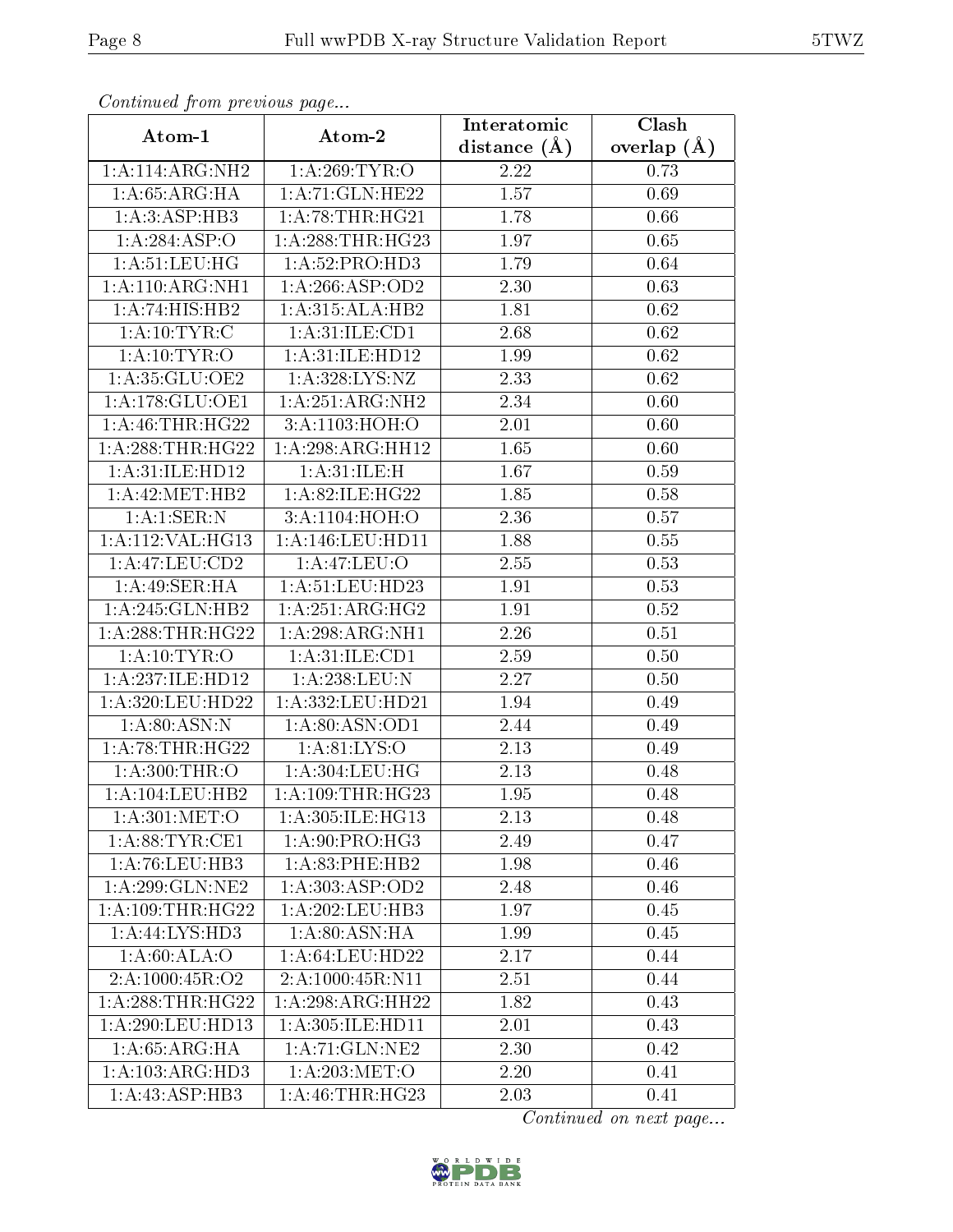| Atom-1                                    | Atom-2               | Interatomic<br>distance $(\AA)$ | Clash<br>overlap $(A)$ |
|-------------------------------------------|----------------------|---------------------------------|------------------------|
| 1: A:10: TYR: C                           | 1: A:31: ILE:HD13    | 241                             |                        |
| 1: A: 330: VAL: O                         | 1: A: 330: VAL: HG23 | 2.21                            |                        |
| $1 \cdot A \cdot 119 \cdot A L A \cdot O$ | 1: A:123: VAL:HG13   | 2.22                            | ) 40                   |

Continued from previous page...

There are no symmetry-related clashes.

### 5.3 Torsion angles  $(i)$

#### 5.3.1 Protein backbone (i)

In the following table, the Percentiles column shows the percent Ramachandran outliers of the chain as a percentile score with respect to all X-ray entries followed by that with respect to entries of similar resolution.

The Analysed column shows the number of residues for which the backbone conformation was analysed, and the total number of residues.

| Mol   Chain | Analysed   Favoured   Allowed   Outliers   Percentiles       |  |  |                                                              |
|-------------|--------------------------------------------------------------|--|--|--------------------------------------------------------------|
|             | $\mid 307/341 \; (90\%) \mid 290 \; (94\%) \mid 17 \; (6\%)$ |  |  | $\begin{array}{ c c c c c }\n\hline\n100 & 100\n\end{array}$ |

There are no Ramachandran outliers to report.

#### 5.3.2 Protein sidechains  $(i)$

In the following table, the Percentiles column shows the percent sidechain outliers of the chain as a percentile score with respect to all X-ray entries followed by that with respect to entries of similar resolution.

The Analysed column shows the number of residues for which the sidechain conformation was analysed, and the total number of residues.

| Mol   Chain | Analysed                               |  | Rotameric   Outliers   Percentiles |  |
|-------------|----------------------------------------|--|------------------------------------|--|
|             | $249/305(82\%)$   244 (98\%)   5 (2\%) |  | $\vert 55 \vert \vert 72 \vert$    |  |

All (5) residues with a non-rotameric sidechain are listed below:

| Mol | Chain | Res | Type |
|-----|-------|-----|------|
|     |       | 51  | LET  |
|     |       | 105 | SER. |
|     |       | 142 | GL H |

Continued on next page...

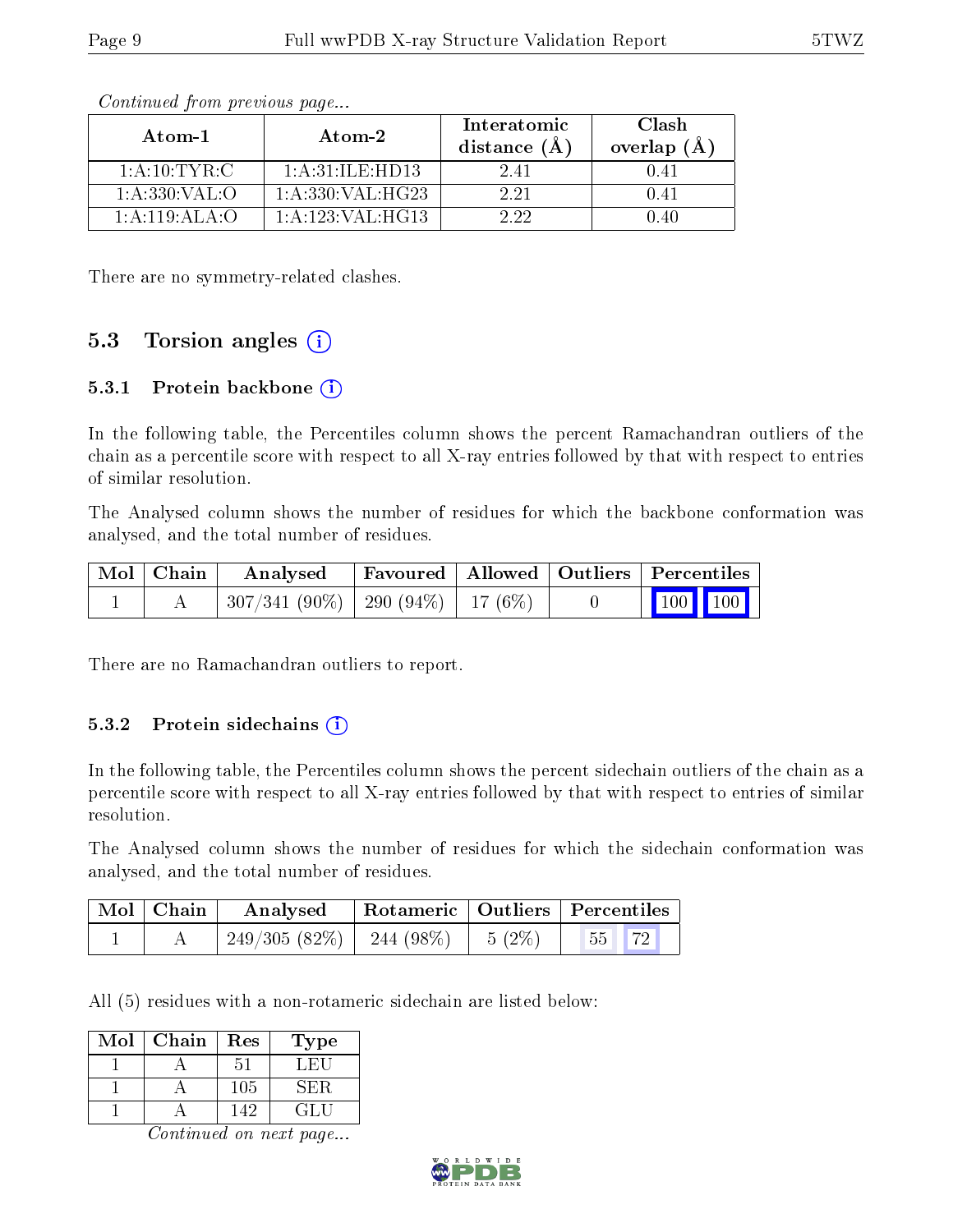Continued from previous page...

| Mol | Chain | $\operatorname{Res}% \left( \mathcal{N}\right) \equiv\operatorname{Res}(\mathcal{N}_{0},\mathcal{N}_{0})$ | <b>Type</b> |
|-----|-------|-----------------------------------------------------------------------------------------------------------|-------------|
|     |       | 236                                                                                                       | ÷н          |
|     |       | 238                                                                                                       |             |

Some sidechains can be flipped to improve hydrogen bonding and reduce clashes. There are no such sidechains identified.

#### $5.3.3$  RNA  $(i)$

There are no RNA molecules in this entry.

#### 5.4 Non-standard residues in protein, DNA, RNA chains (i)

There are no non-standard protein/DNA/RNA residues in this entry.

#### 5.5 Carbohydrates (i)

There are no carbohydrates in this entry.

### 5.6 Ligand geometry (i)

1 ligand is modelled in this entry.

In the following table, the Counts columns list the number of bonds (or angles) for which Mogul statistics could be retrieved, the number of bonds (or angles) that are observed in the model and the number of bonds (or angles) that are dened in the Chemical Component Dictionary. The Link column lists molecule types, if any, to which the group is linked. The Z score for a bond length (or angle) is the number of standard deviations the observed value is removed from the expected value. A bond length (or angle) with  $|Z| > 2$  is considered an outlier worth inspection. RMSZ is the root-mean-square of all Z scores of the bond lengths (or angles).

| Mol |     | $\mid$ Type $\mid$ Chain $\mid$ | $\operatorname{Res}% \left( \mathcal{N}\right) \equiv\operatorname*{Res}(\mathcal{N})^{\ast}$ | Link   |          | Bond lengths |                    | Bond angles |                                                        |
|-----|-----|---------------------------------|-----------------------------------------------------------------------------------------------|--------|----------|--------------|--------------------|-------------|--------------------------------------------------------|
|     |     |                                 |                                                                                               |        | Counts   |              | RMSZ $ #Z  > 2$    |             | $\vert$ Counts $\vert$ RMSZ $\vert \#  Z  > 2$ $\vert$ |
| ↵   | 45R |                                 | 1000                                                                                          | $\sim$ | 26,30,30 | 1.46         | $3(11\%)$ 36,41,41 | 1.26        | 3(8%)                                                  |

In the following table, the Chirals column lists the number of chiral outliers, the number of chiral centers analysed, the number of these observed in the model and the number defined in the Chemical Component Dictionary. Similar counts are reported in the Torsion and Rings columns. '-' means no outliers of that kind were identified.

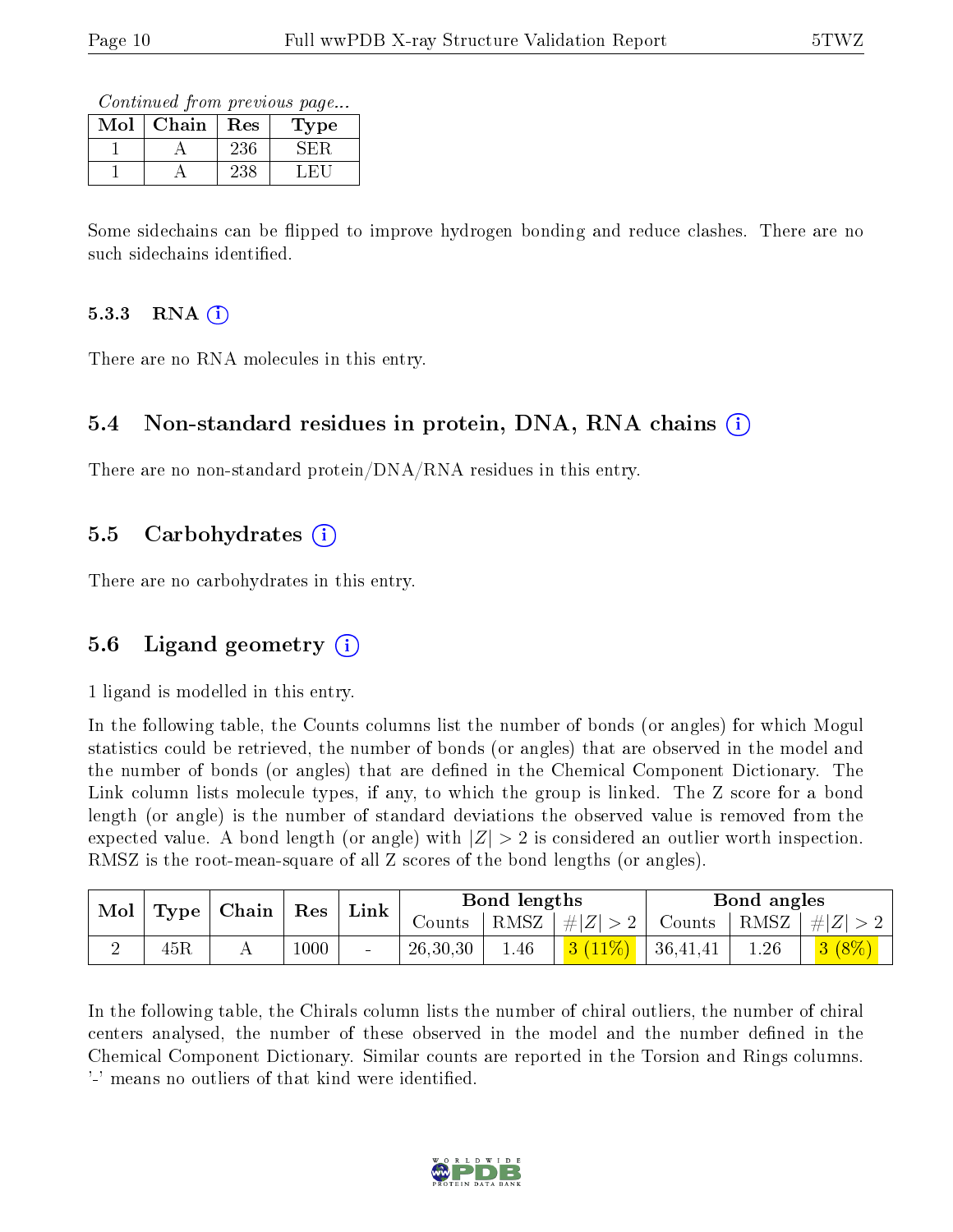|     |          | Mol   Type   Chain   Res   Link   Chirals | Torsions                 | $\parallel$ Rings |
|-----|----------|-------------------------------------------|--------------------------|-------------------|
| 45R | $1000\,$ |                                           | $1/4/14/22/22$   0/4/4/4 |                   |

All (3) bond length outliers are listed below:

| Mol | Chain |          | $\mid$ Res $\mid$ Type $\mid$ | $\boldsymbol{\mathrm{Atoms}}$   | Z     | Observed $(A)$   Ideal $(A)$ |      |
|-----|-------|----------|-------------------------------|---------------------------------|-------|------------------------------|------|
|     |       | 1000     | 45R                           | $C21-C15$                       | 4.75  | 1.49                         | .40  |
|     |       | $1000\,$ | $45\mathrm{R}$                | $C8-C3$                         | 4.32  | 1.48                         | .40  |
|     |       | $1000\,$ | 45R                           | C <sub>12</sub> N <sub>11</sub> | -2.94 | 1.35                         | -4 I |

All (3) bond angle outliers are listed below:

| Mol | Chain | Res      | Type | Atoms         |         | Observed $(°)$ | $Ideal({^o})$ |
|-----|-------|----------|------|---------------|---------|----------------|---------------|
|     |       | 1000     | 45R. | $C3-C8-C9$    | $-3.50$ | 119.77         | 126 16        |
|     |       | 1000     | 45R. | $C19-C20-C21$ | $-2.60$ | 107.63         | 114.38        |
|     |       | $1000\,$ | 45R. | Q2-C3-C8      | 2.17    | 119.70         | 116.55        |

There are no chirality outliers.

All (4) torsion outliers are listed below:

| Mol | Chain | Res  | Type | Atoms             |
|-----|-------|------|------|-------------------|
| 9   |       | 1000 | 45R. | C8-C9-N11-C12     |
| 2   |       | 1000 | 45R. | $C22-C12-N11-C9$  |
| 2   |       | 1000 | 45R. | $C13-C12-N11-C9$  |
| 9   |       | 1000 | 45R. | $O10$ -C9-N11-C12 |

There are no ring outliers.

1 monomer is involved in 1 short contact:

|  |      |      | Mol   Chain   Res   Type   Clashes   Symm-Clashes |
|--|------|------|---------------------------------------------------|
|  | 1000 | -45R |                                                   |

The following is a two-dimensional graphical depiction of Mogul quality analysis of bond lengths, bond angles, torsion angles, and ring geometry for all instances of the Ligand of Interest. In addition, ligands with molecular weight > 250 and outliers as shown on the validation Tables will also be included. For torsion angles, if less then 5% of the Mogul distribution of torsion angles is within 10 degrees of the torsion angle in question, then that torsion angle is considered an outlier. Any bond that is central to one or more torsion angles identified as an outlier by Mogul will be highlighted in the graph. For rings, the root-mean-square deviation (RMSD) between the ring in question and similar rings identified by Mogul is calculated over all ring torsion angles. If the average RMSD is greater than 60 degrees and the minimal RMSD between the ring in question and any Mogul-identified rings is also greater than 60 degrees, then that ring is considered an outlier. The outliers are highlighted in purple. The color gray indicates Mogul did not find sufficient

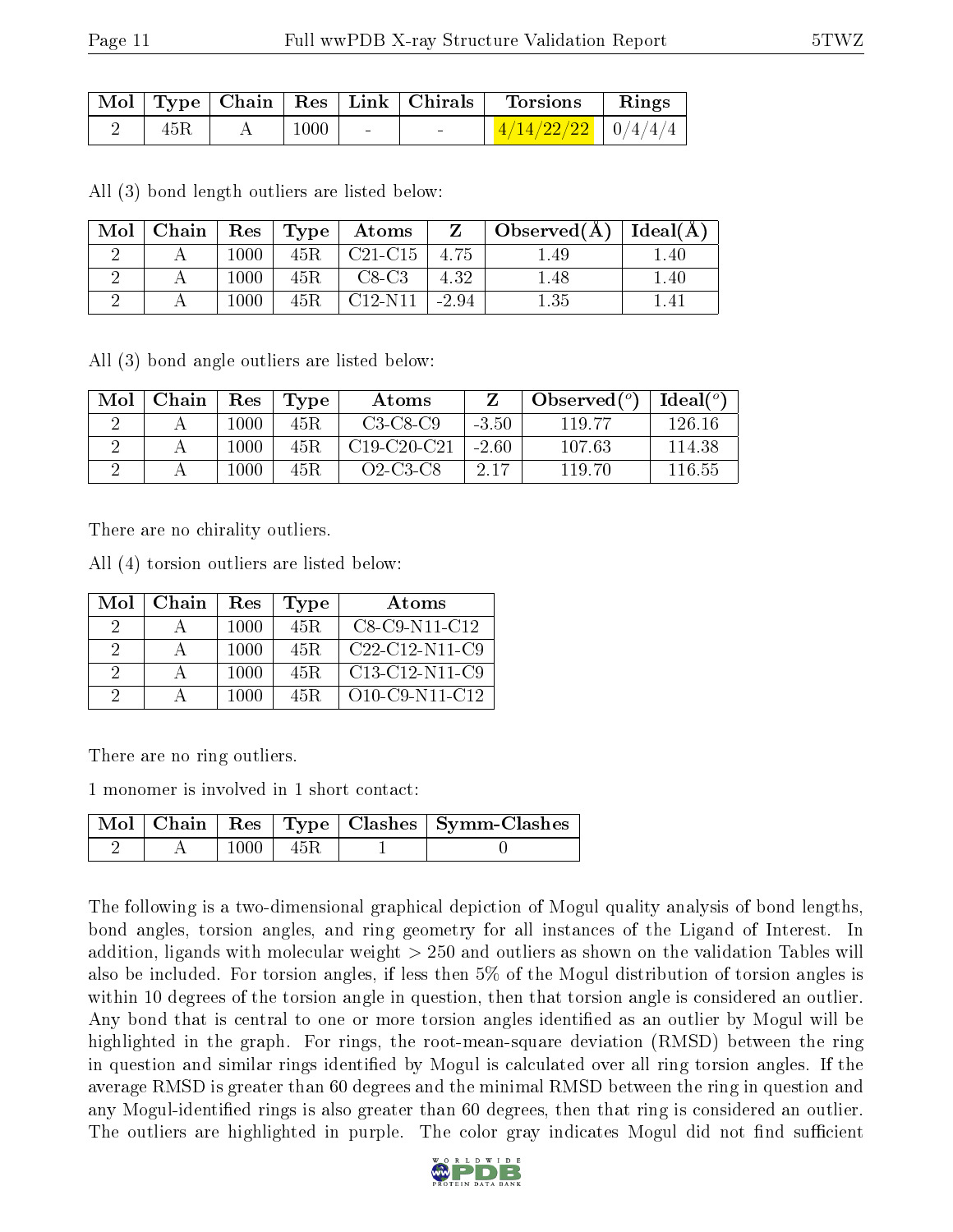

equivalents in the CSD to analyse the geometry.

## 5.7 [O](https://www.wwpdb.org/validation/2017/XrayValidationReportHelp#nonstandard_residues_and_ligands)ther polymers (i)

There are no such residues in this entry.

### 5.8 Polymer linkage issues (i)

There are no chain breaks in this entry.

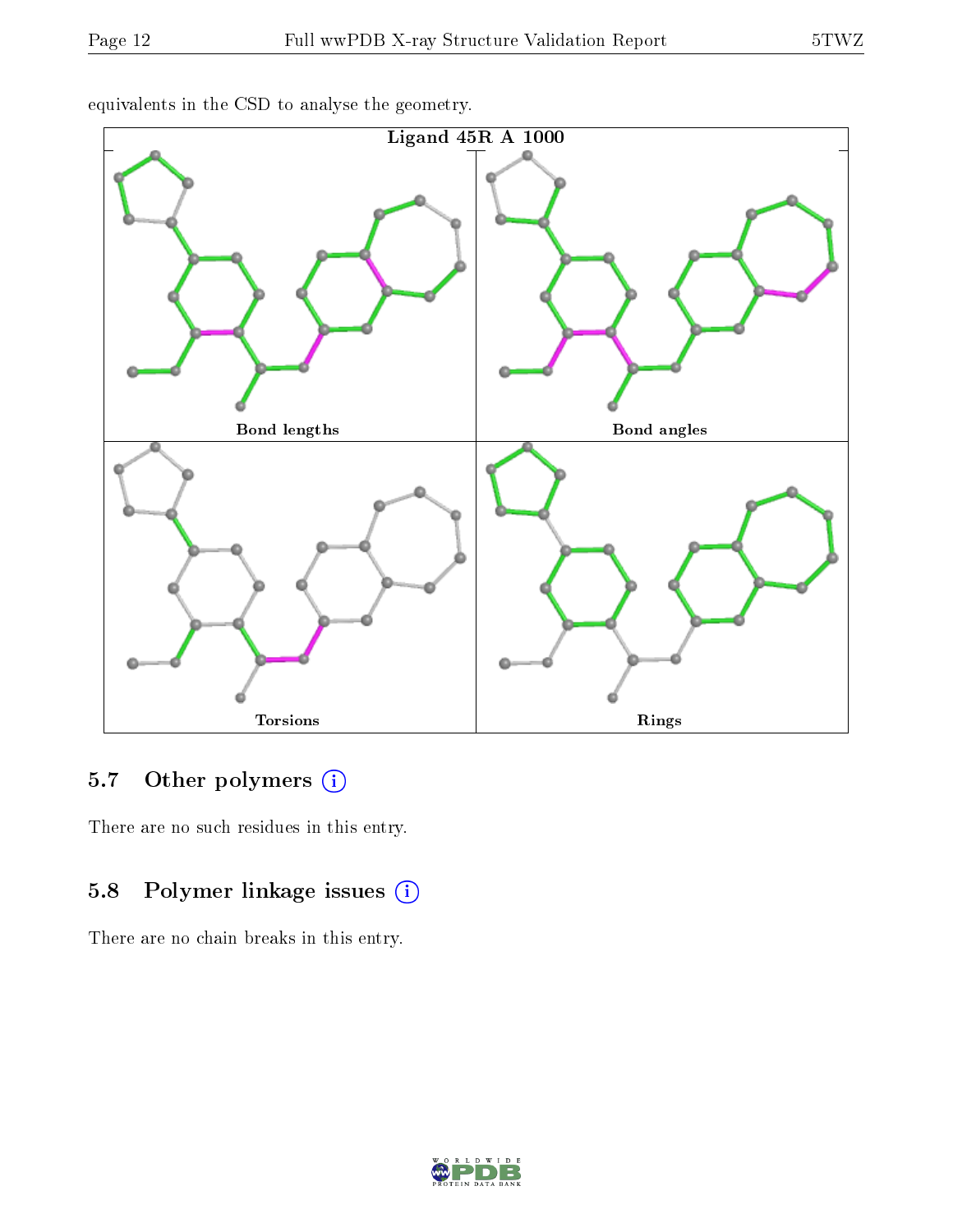## 6 Fit of model and data  $\left( \cdot \right)$

## 6.1 Protein, DNA and RNA chains (i)

In the following table, the column labelled  $#RSRZ> 2'$  contains the number (and percentage) of RSRZ outliers, followed by percent RSRZ outliers for the chain as percentile scores relative to all X-ray entries and entries of similar resolution. The OWAB column contains the minimum, median,  $95<sup>th</sup>$  percentile and maximum values of the occupancy-weighted average B-factor per residue. The column labelled  $Q < 0.9$  lists the number of (and percentage) of residues with an average occupancy less than 0.9.

| $\mid$ Mol $\mid$ Chain $\mid$ | Analysed                     | $\cdot$ $  <$ RSRZ $>$ $ $ | $\rm \#RSRZ{>}2$                                                         | $\rm{OWAB}(\AA^2)$ $\mid$ Q<0.9 |  |
|--------------------------------|------------------------------|----------------------------|--------------------------------------------------------------------------|---------------------------------|--|
|                                | $\mid 313/341$ (91\%) $\mid$ | $-0.14$                    | $\vert 3 \ (0\%) \ \vert 82 \ \vert 81 \ \vert 51, 76, 115, 150 \ \vert$ |                                 |  |

All (3) RSRZ outliers are listed below:

| Mol | Chain | Res | Type  | <b>RSRZ</b> |
|-----|-------|-----|-------|-------------|
|     |       | 48  | GLY   | 2.8         |
|     |       | 49  | M ETE | 2.5         |
|     |       | 218 |       | 24          |

### 6.2 Non-standard residues in protein, DNA, RNA chains  $(i)$

There are no non-standard protein/DNA/RNA residues in this entry.

### 6.3 Carbohydrates (i)

There are no carbohydrates in this entry.

### 6.4 Ligands  $(i)$

In the following table, the Atoms column lists the number of modelled atoms in the group and the number defined in the chemical component dictionary. The B-factors column lists the minimum, median,  $95<sup>th</sup>$  percentile and maximum values of B factors of atoms in the group. The column labelled  $Q< 0.9$  lists the number of atoms with occupancy less than 0.9.

|     |  |                                      |  | $\begin{array}{ c c c c c c }\hline \text{Mol} & \text{Type} & \text{Chain} & \text{Res} & \text{Atoms} & \text{RSCC} & \text{RSR} & \text{B-factors}(\AA^2) & \text{Q<0.9} \\\hline \end{array}$ |  |
|-----|--|--------------------------------------|--|---------------------------------------------------------------------------------------------------------------------------------------------------------------------------------------------------|--|
| 45R |  | $+1000$ $-27/27$ $-0.92$ $-0.25$ $-$ |  | 65,70,80,80                                                                                                                                                                                       |  |

The following is a graphical depiction of the model fit to experimental electron density of all instances of the Ligand of Interest. In addition, ligands with molecular weight > 250 and outliers as shown on the geometry validation Tables will also be included. Each fit is shown from different